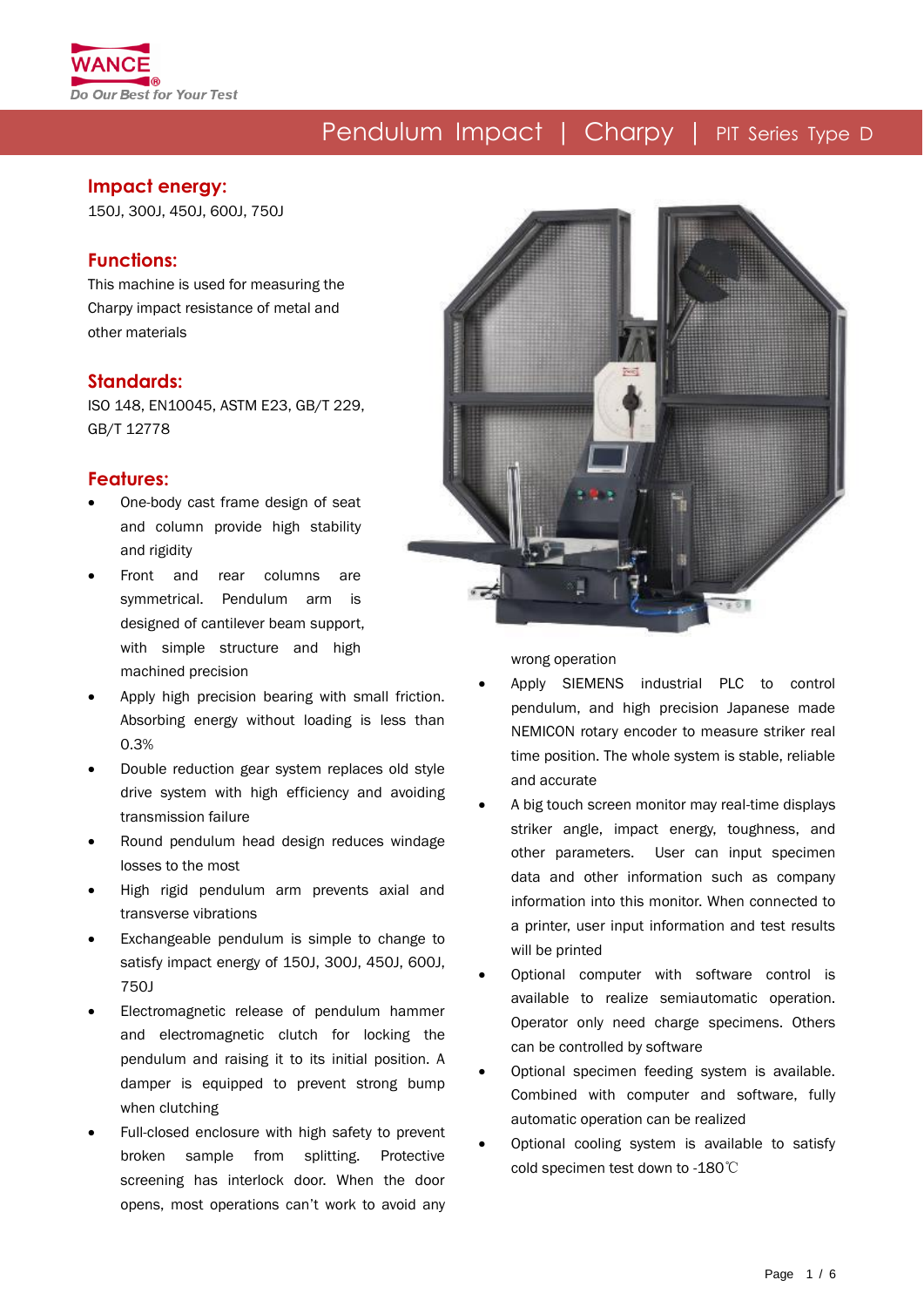

### **Specimen collection and filtering device**

- $\triangleright$  Motorized device is used for collecting broken specimens after impact, instead of manual cleaning, which fully prevents striker from getting stuck
- Unique specimen filtering function: automatically judge and transport qualified and unqualified specimens to different collecting box



### **Wide view touch screen display**





### **Professional test software**

This software is designed specifically for testing metals to Charpy standards. Software provides an easy-to-use method for gathering, calculating and storing impact test results. The test result can be printed and exported to EXCEL for review.

Display Features

- $\triangleright$  Status of system limits
- $\triangleright$  Real-time display of hammer status
- $\triangleright$  Hammer set up and verification allows for hammer weight input
- $\triangleright$  Displays potential/impact energy
- $\triangleright$  Displays theoretical velocity
- Encoder resolution of 0.025°

| ffest             | Controllements to sent consider<br>$\bullet$                                                                | <b>Test Value</b>                                    |
|-------------------|-------------------------------------------------------------------------------------------------------------|------------------------------------------------------|
|                   | anywhere the transmission in the content of the content of the content of the content of<br>Lighter Listers | $-13 -$<br>Espinar                                   |
| <b>Timber</b>     | 団<br><b>NEALLY</b>                                                                                          | <b>Taken</b><br>---<br><b>Itemes</b>                 |
|                   | have the de books out-the house is the first factor worker's had that the                                   | $\mathbb{Z} \times \mathbb{Z}$<br>ScatAble<br>- 1111 |
|                   | Ŧ<br><b>Tarring</b><br>٠<br><b>TERRITA</b>                                                                  | lenn fring.                                          |
|                   | ×<br><b>TOTAL</b><br>٠<br>×<br>×<br><b>TELESCO</b>                                                          | <b>Little Co</b><br>logical and producer             |
|                   | ×<br>둌<br><b>CALL OF</b>                                                                                    | inkels.                                              |
|                   | ₩                                                                                                           | $-1111$                                              |
|                   |                                                                                                             | <b>Zontal pinet</b><br>$n = nq$                      |
|                   |                                                                                                             | Assessed Delty, Ltd.<br><b>Controller State</b>      |
|                   |                                                                                                             | Post-Art Energy 193                                  |
|                   |                                                                                                             | $-191$                                               |
|                   |                                                                                                             | Temmun. (T2)                                         |
| 2.7244            |                                                                                                             | <b>ALC: YES</b>                                      |
| [ Elatting]       | <b>LL</b><br>л                                                                                              | When we are                                          |
|                   |                                                                                                             |                                                      |
| <b>IT COVEAN!</b> |                                                                                                             | <b>CONTRACTOR</b>                                    |

**SERIES E POINT DESCRIPTION** 

|                            |             |                          |               |             |       |                                   |                       |             | BB.        |                   |                 |      |      |                       |                              |               |
|----------------------------|-------------|--------------------------|---------------|-------------|-------|-----------------------------------|-----------------------|-------------|------------|-------------------|-----------------|------|------|-----------------------|------------------------------|---------------|
|                            | Messia      |                          | Test Piano    |             |       |                                   | Albanybad Bogary 173  |             |            |                   |                 |      |      |                       |                              |               |
| 3 anglis<br>86             | Let<br>sode | Collection<br><b>Bow</b> | <b>Castle</b> | <b>CAMP</b> | Ones) | more Cough Wide Thirlecon<br>(mo) | Our<br>deptis<br>(na) | One<br>Type | Direction. | Traspendum<br>CU) | T.              | þ,   | 3    | <b>June</b><br>Sugery | admidwa<br>mper<br><b>CD</b> | <b>French</b> |
| $\sim$<br>$\_1$            |             |                          |               | 96          | $10-$ | 10                                | $\overline{2}$        | U           | Vertical   | $-84$             | 0.09            | 0.08 | 3,09 | 0,09                  | 160                          |               |
| $\ensuremath{\mathcal{Z}}$ |             |                          |               | 96          | $10-$ | 10                                | $\dot{2}$             | ٧           | Vertical   | $-84$             | 0,09            | 0.08 |      | 0,09                  | Ú.                           |               |
| $\overline{3}$             | D4          | F4                       | TE.           | 怎           | 10    | Lũ                                | $\bar{2}$             | Nose        | Horizaroal | $-24$             | 0.09            | 0.09 |      | 0.09                  | 150                          |               |
| $\tilde{u}$                | 34          | F4                       | TS.           | 55          | 10    | 10                                | $\overline{2}$        | U           | Horizontal | $-34$             | 0,09            | 1.09 |      | 0.09                  | 150                          |               |
| $\overline{5}$             | Z4          | F4                       | TE.           | 怎           | 10    | 10                                | $\mathfrak{D}$        | v           | Horizontal | $-24$             |                 |      |      |                       | 150                          |               |
| 6                          | E4          | F4                       | TS-           | 怎           | $10-$ | 10                                | $\overline{2}$        | V           | Horizonnal | $-34$             |                 |      |      |                       | 150                          |               |
|                            |             |                          |               |             |       |                                   |                       |             |            |                   |                 |      |      |                       |                              |               |
|                            |             |                          |               |             |       |                                   |                       |             |            |                   |                 |      |      |                       |                              |               |
|                            |             | <b>Finis lope</b>        |               |             |       |                                   |                       |             |            |                   | Surane of given |      |      |                       |                              |               |

#### Test report

- $\triangleright$  Template can be customized according to requirements
- $\triangleright$  The report can be exported to EXCEL for review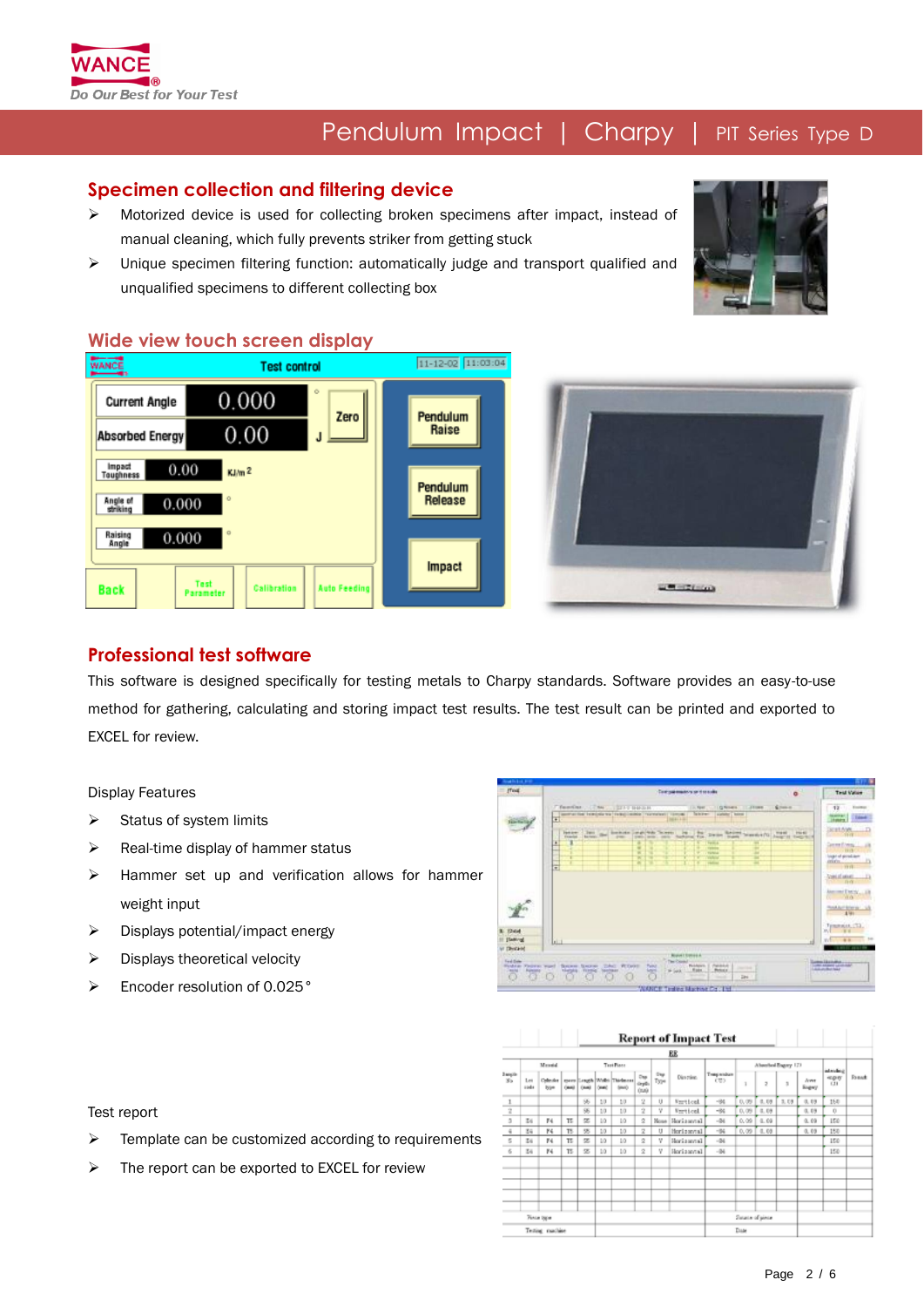## **Specifications**

|                | Model                                                         | <b>PIT452</b>     | <b>PIT752</b>                     |  |
|----------------|---------------------------------------------------------------|-------------------|-----------------------------------|--|
|                | Type                                                          | Type D            |                                   |  |
|                | Maximum energy                                                | 450J              | 750J                              |  |
|                | Optional pendulum                                             | 150J, 300J        | 300J, 450J, 600J                  |  |
|                | Angle of striking                                             | $150° \pm 1°$     |                                   |  |
|                | Angle measurement resolution                                  | 0.025°            |                                   |  |
|                | Distance from the axis of support to the center of percussion |                   | 750mm                             |  |
|                | Velocity of striking                                          |                   | 5.24m/s                           |  |
|                | Support span                                                  |                   | 40mm                              |  |
| Support        | Radius of curvature of supports                               | 1mm               |                                   |  |
|                | Angle of taper of supports                                    | $11°+1°$          |                                   |  |
|                | Radius of striking edge                                       |                   | 2mm                               |  |
| Striking knife | Angle of striking tip                                         | 30°               |                                   |  |
|                | Thickness of striker                                          |                   | 16 <sub>mm</sub>                  |  |
|                |                                                               | 55mm×10mm×10mm    |                                   |  |
|                | Specimen dimension                                            | 55mm×10mm×7.5mm   |                                   |  |
|                |                                                               | 55mm×10mm×5mm     |                                   |  |
|                | Weight                                                        | 900 <sub>kg</sub> |                                   |  |
|                | Dimension( $A \times B \times C$ )                            |                   | 2124mm×835mm×2100mm               |  |
|                | Including protection shield                                   |                   |                                   |  |
|                | Power requirements                                            |                   | 3-phase, 5-line, AC 380V±10% 50Hz |  |
|                |                                                               |                   | 1.5kW                             |  |

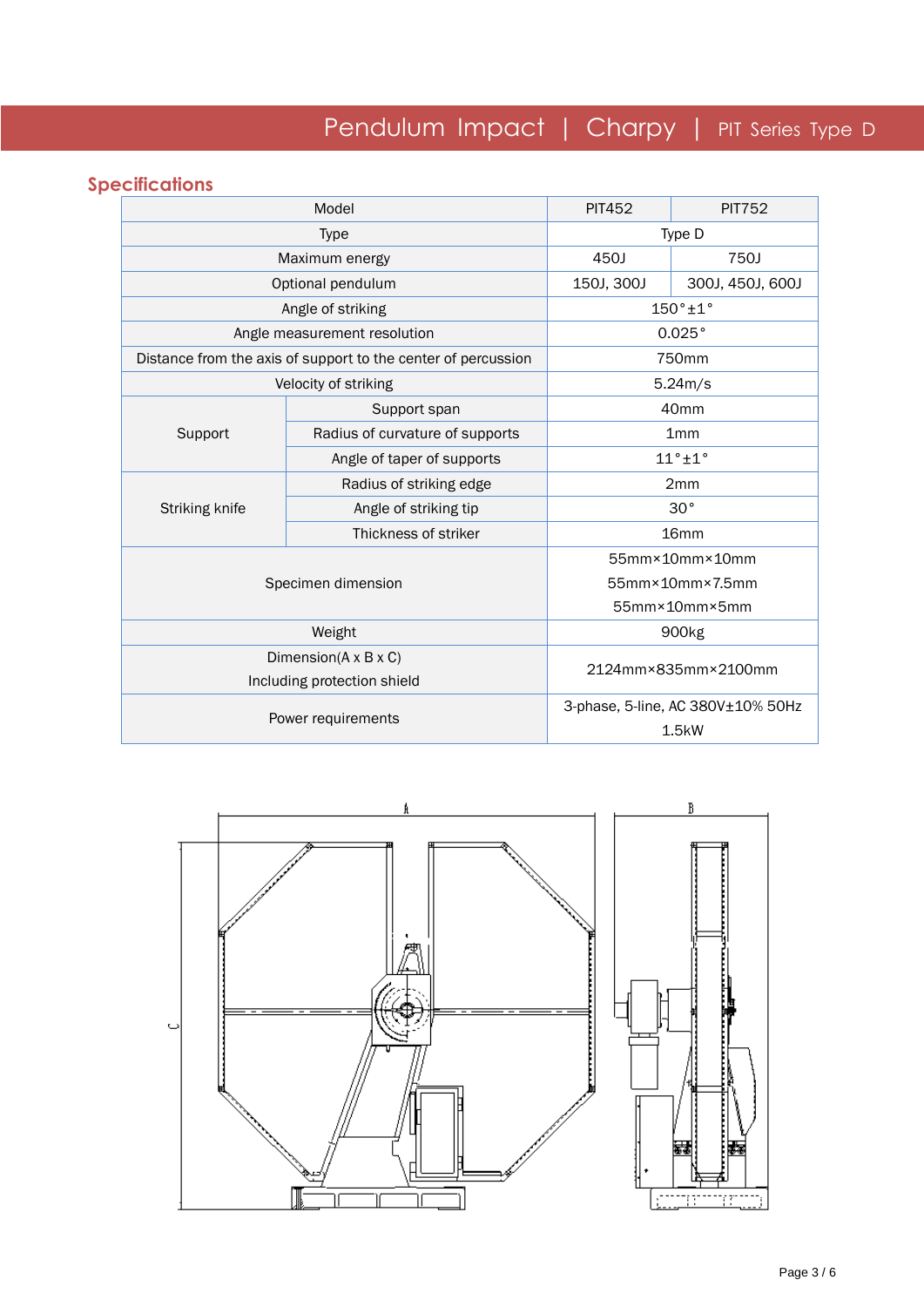## **Standard configurations**

|                                               |                              | Model                      |            |                          |  |
|-----------------------------------------------|------------------------------|----------------------------|------------|--------------------------|--|
| Name                                          | Description                  | PIT452D-2                  | PIT452D-3  | PIT452D-4                |  |
|                                               |                              | PIT752D-2                  | PIT752D-3  | PIT752D-4                |  |
|                                               | Frame                        | √                          |            |                          |  |
|                                               | Pendulum lock/release system | $\overline{\bm{v}}$        | J          | $\sqrt{ }$               |  |
|                                               | Driving system               | √                          | √          | √                        |  |
|                                               | Angle measurement system     | $\overline{\bm{v}}$        | $\sqrt{ }$ | √                        |  |
| Framework                                     | SIMENS PLC control           | $\overline{\mathcal{A}}$   |            |                          |  |
|                                               | Dial gauge display           | √                          | √          | √                        |  |
|                                               | Touch screen                 | √                          | √          | $\overline{\mathcal{A}}$ |  |
|                                               | Protection shield            | √                          |            | √                        |  |
| Motor                                         |                              | $\boldsymbol{\mathcal{N}}$ | $\sqrt{2}$ | √                        |  |
| Software                                      |                              |                            | √          | √                        |  |
| Communication cable to PC                     | <b>RS232</b>                 |                            | √          | √                        |  |
|                                               | Span block                   |                            |            |                          |  |
|                                               | Specimen centering block     |                            |            |                          |  |
| Accessories                                   | Centering tongs              |                            |            |                          |  |
|                                               | inside-hexagonal spanner     | Ñ                          |            |                          |  |
|                                               | Anchor bolts                 |                            |            |                          |  |
|                                               | wedge block                  |                            |            |                          |  |
|                                               | Data sampling card           |                            |            |                          |  |
| Instrumented impact system<br>(model: IIS105) | Data Conditioner             |                            |            |                          |  |
|                                               | Instrumented test software   |                            |            |                          |  |

## **Optional pendulums**

| Name                                                          | Description | <b>Compatible Model</b>                    |  |  |  |
|---------------------------------------------------------------|-------------|--------------------------------------------|--|--|--|
|                                                               | 150J        | PIT452D-2, PIT452D-3                       |  |  |  |
|                                                               | 300J        | PIT452D-2, PIT452D-3, PIT752D-2, PIT752D-3 |  |  |  |
| Charpy pendulum & specimen support<br>(striking knife: R2/R8) | 450J        | PIT452D-2, PIT452D-3, PIT752D-2, PIT752D-3 |  |  |  |
|                                                               | 600J        | PIT752D-2, PIT752D-3                       |  |  |  |
|                                                               | 750J        | PIT752D-2, PIT752D-3                       |  |  |  |
| Please specify ISO striker or ASTM striker                    |             |                                            |  |  |  |

### **Optional instrumented pendulums**

| Name                                                                                                  | <b>Description</b> | <b>Compatible Model</b> |  |  |  |
|-------------------------------------------------------------------------------------------------------|--------------------|-------------------------|--|--|--|
|                                                                                                       | 150J               | PIT452D-4               |  |  |  |
|                                                                                                       | 300J               | PIT452D-4, PIT752D-4    |  |  |  |
| Instrumented Charpy pendulum & specimen support<br>(striking knife with 30kN force transducer: R2/R8) | 450J               | PIT452D-4, PIT752D-4    |  |  |  |
|                                                                                                       | 600J               | PIT752D-4               |  |  |  |
|                                                                                                       | 750J               | PIT752D-4               |  |  |  |
| Please specify ISO striker or ASTM striker                                                            |                    |                         |  |  |  |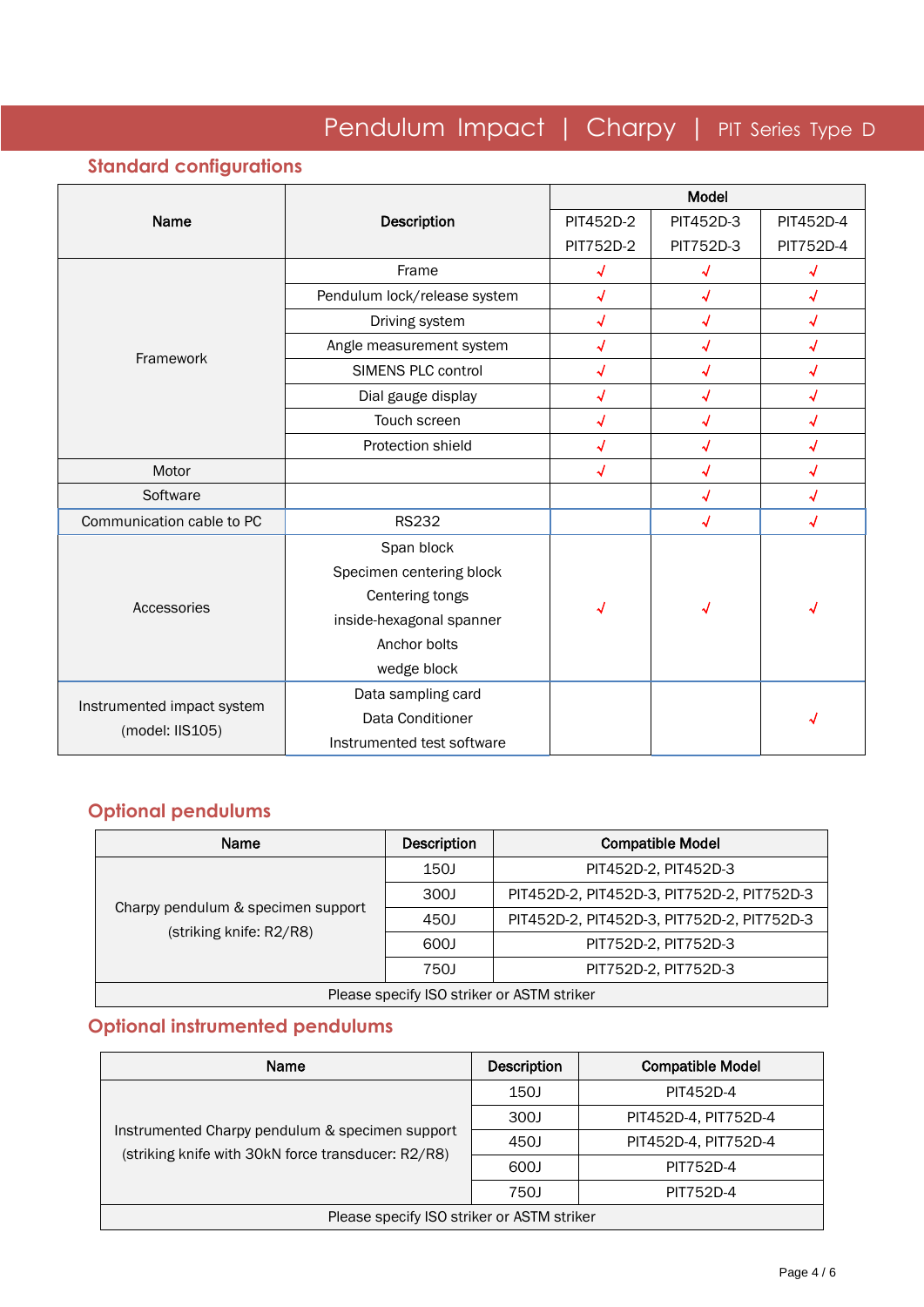## **Optional cooling system**

| Name                     | Model     | <b>Description</b>              | <b>Accessories</b>           |  |
|--------------------------|-----------|---------------------------------|------------------------------|--|
|                          | LTC601A-2 | $-60^{\circ}$ $\sim$ ambient    | Specimen auto-feeding system |  |
|                          |           | Cooling method: air compressor  |                              |  |
|                          | LTC801A-2 | $-80^{\circ}$ C $\sim$ ambient  | Low temperature chamber      |  |
| Low temperature specimen |           | Cooling method: air compressor  | Air compressor               |  |
| auto-feeding system      | LTC102B-2 | $-100^{\circ}$ C ~ambient       |                              |  |
|                          |           | Cooling method: liquid nitrogen | Specimen auto-feeding system |  |
|                          | LTC182B-2 | $-180^{\circ}$ C ~ambient       | Low temperature chamber      |  |
|                          |           | Cooling method: liquid nitrogen | Liquid nitrogen cylinder     |  |
|                          | LTC601A-1 | $-60^{\circ}$ C $\sim$ ambient  |                              |  |
|                          |           | Cooling method: air compressor  | Low temperature chamber      |  |
|                          |           | -80°C~ambient                   | Air compressor               |  |
|                          | LTC801A-1 | Cooling method: air compressor  |                              |  |
| Manual cooling system    |           | $-100^{\circ}$ C ~ambient       |                              |  |
|                          | LTC102B-1 | Cooling method: liquid nitrogen | Low temperature chamber      |  |
|                          |           | $-180^{\circ}$ C ~ambient       | Liquid nitrogen cylinder     |  |
|                          | LTC182B-1 | Cooling method: liquid nitrogen |                              |  |

### **Optional notch broacher**

| Name                 | <b>MODEL</b>   |  |  |
|----------------------|----------------|--|--|
| Notch making machine | <b>NSM201B</b> |  |  |

### **Shipping information**

| Name                                      | Crated dimension (mm) | Crated weight (mm) |
|-------------------------------------------|-----------------------|--------------------|
| Main machine                              | 1220x1080x1860        | 850                |
| Full-closed protection shield             | 2060x550x1250         | 80                 |
| Main machine with specimen feeding system | 1700x1600x1860        | 900                |
| Nitrogen cylinder                         | 660x660x1790          | 100                |